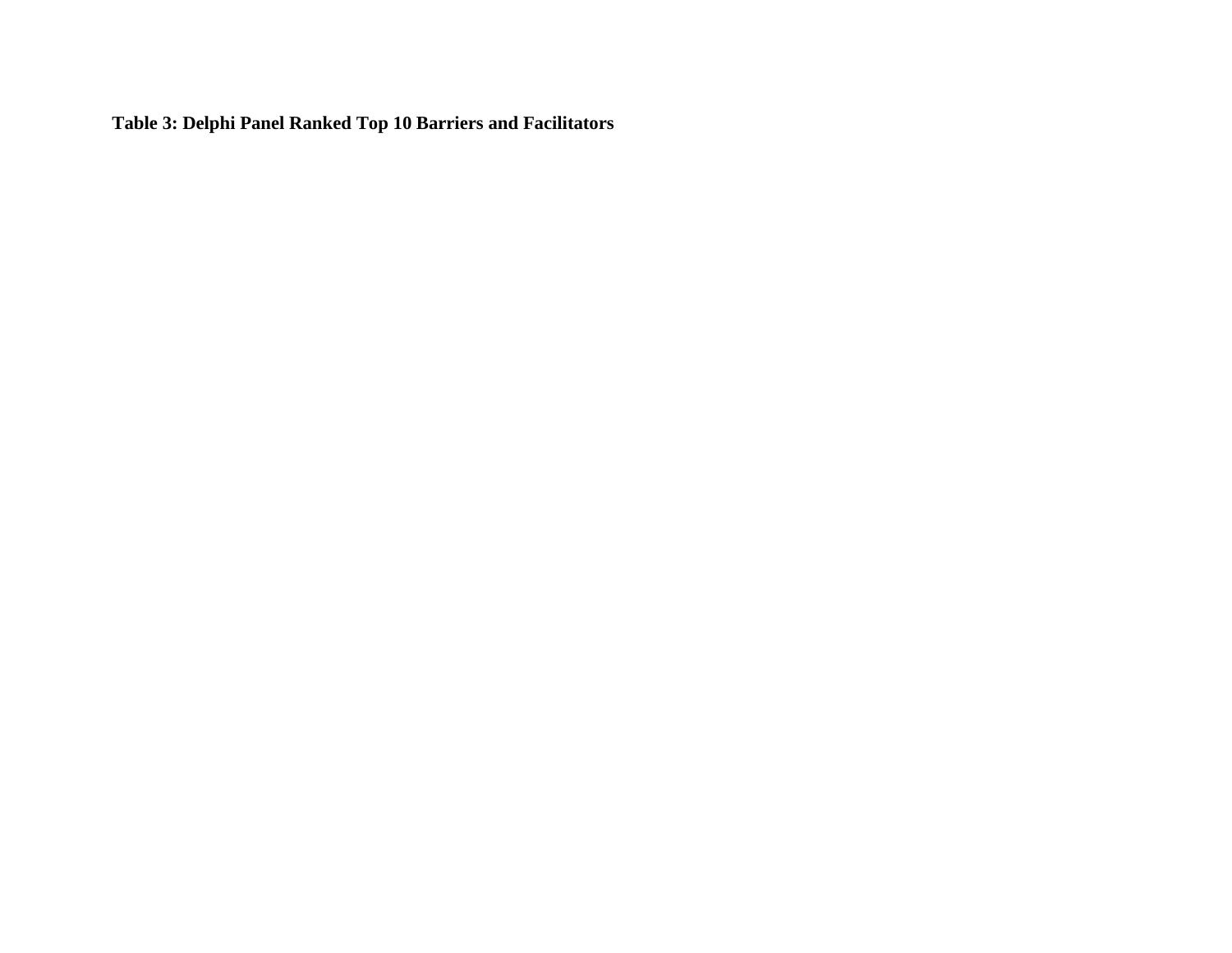| <b>CFIR Domain</b>                | <b>CFIR</b><br>Construct                            | B/F            | Factor                                                                                                         | Rank-<br>ing*  | Consensus <sup>^</sup> | Median~        | $Experts+$ |
|-----------------------------------|-----------------------------------------------------|----------------|----------------------------------------------------------------------------------------------------------------|----------------|------------------------|----------------|------------|
| <b>Outer Setting</b>              | <b>Patient Needs</b><br>& Resources                 | Facilitator    | Convenience<br>for patients to<br>schedule<br>appointments<br>via our self-<br>scheduling<br>solution.         | 1              | 96%                    | 5              | 92%        |
| <b>Inner Setting</b>              | Culture                                             | Facilitator    | Culture to<br>improve<br>access to care.                                                                       | $\overline{2}$ | 90%                    | 5              | 88%        |
| Intervention<br>Characteristics   | Relative<br>Advantage                               | Facilitator    | Advantage of<br>patients being<br>able to<br>schedule, as<br>compared to<br>our access<br>(call) center.       | 3              | 92%                    | 5              | 74%        |
| Intervention<br>Characteristics   | Complexity                                          | <b>Barrier</b> | Scheduling<br>workflows<br>must be<br>customized by<br>specialty.                                              | $\overline{4}$ | 92%                    | $\overline{4}$ | 73%        |
| Characteristics<br>of Individuals | Knowledge &<br>Beliefs about<br>the<br>Intervention | <b>Barrier</b> | Providers are<br>resistant to<br>self-<br>scheduling<br>because they<br>[providers]<br>are too<br>specialized. | 5              | 92%                    | $\overline{4}$ | 74%        |
| <b>Outer Setting</b>              | Peer Pressure                                       | Facilitator    | Necessary to<br>be<br>competitive in<br>our market.                                                            | 6              | 87%                    | 5              | 73%        |
| <b>Inner Setting</b>              | Readiness for<br>Implementation                     | Facilitator    | Executive<br>leaders are                                                                                       | $\overline{7}$ | 87%                    | $\overline{4}$ | 68%        |